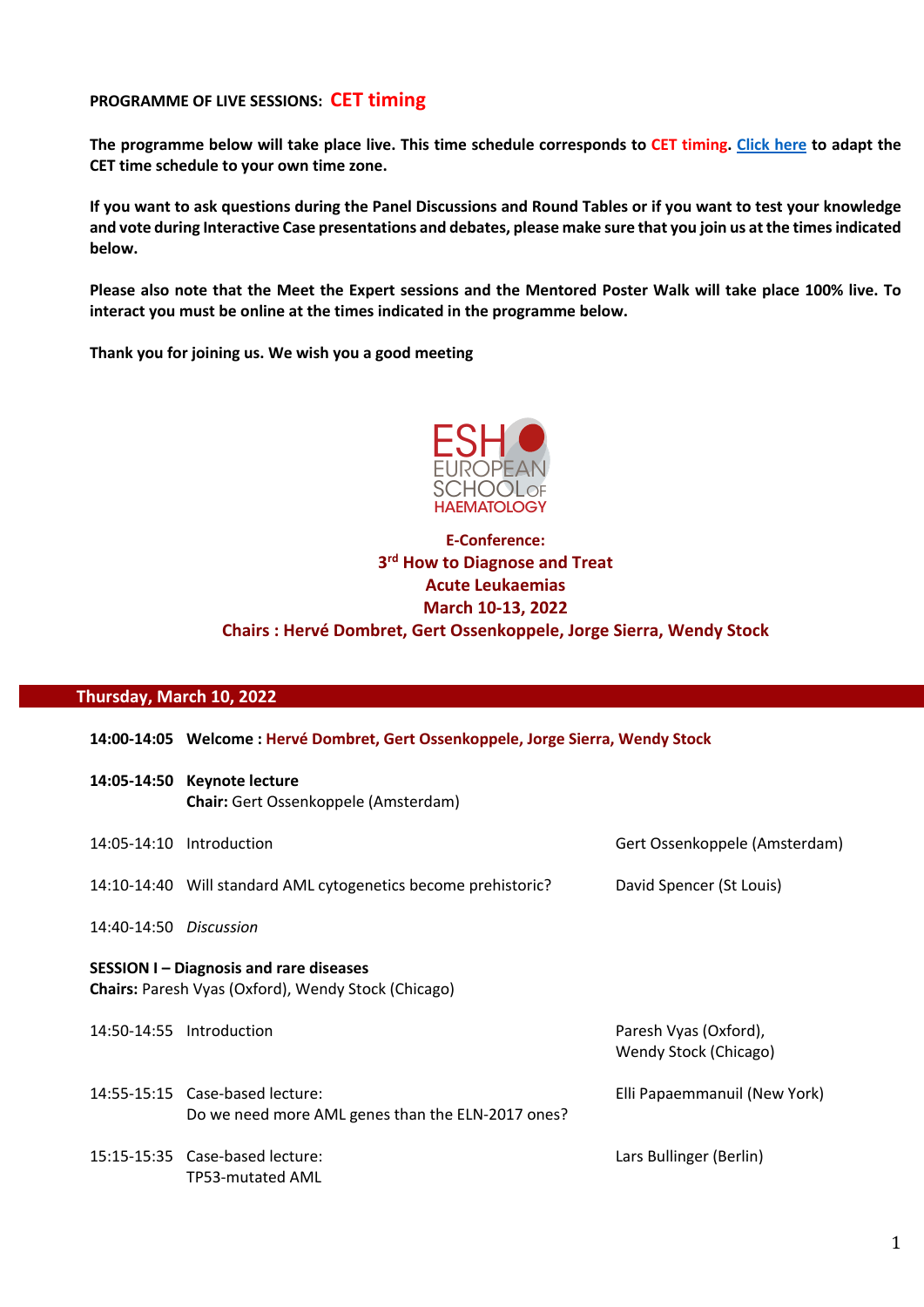|             | 15:35-15:55 Case-based lecture:<br>MPAL with $t(9;22)$                                                                                                                           | Marielle Wondergem (Amsterdam)                                |
|-------------|----------------------------------------------------------------------------------------------------------------------------------------------------------------------------------|---------------------------------------------------------------|
|             | 15:55-16:05 Interactive case:<br>Ph-like ALL                                                                                                                                     | Emily Curran (Cincinnati)                                     |
|             | 16:05-16:25 Case-based lecture:<br>Early T-cell precursor ALL                                                                                                                    | Wendy Stock (Chicago)                                         |
|             | 16:25-16:30 Brief oral communication<br>Improved copy number aberration-based genetic<br>classification refines risk assessment in pediatric B-Cell acute lymphoblastic leukemia | Gábor Bedics (Budapest)                                       |
|             | 16:30-17:00 Panel discussion                                                                                                                                                     |                                                               |
|             | 17:00-17:10 Coffee break                                                                                                                                                         |                                                               |
|             | <b>SESSION II - Measurable Residual Disease (MRD)</b><br>Chairs: Sylvie Freeman (Birmingham), Gert Ossenkoppele (Amsterdam)                                                      |                                                               |
|             | 17:10-17:15 Introduction                                                                                                                                                         | Sylvie Freeman (Birmingham),<br>Gert Ossenkoppele (Amsterdam) |
|             | 17:15-17:35 Case-based lecture:<br>Methods for MRD assessment in AML                                                                                                             | Sylvie Freeman (Birmingham)                                   |
|             | 17:35-17:55 Case-based lecture:<br>Methods for MRD assessment in ALL                                                                                                             | Jan Trka (Prague)                                             |
| 17:55-18:05 | Interactive case:<br>MRD negativity as therapeutic goal in AML                                                                                                                   | Adriano Venditti (Rome)                                       |
| 18:05-18:15 | Interactive case:<br>MRD undetectable as therapeutic goal in ALL                                                                                                                 | Nicolas Boissel (Paris)                                       |
| 18:15-18:25 | Interactive case:<br>Evaluation of response in non-intensively treated AML patients                                                                                              | Farhad Ravandi (Houston)                                      |
|             | 18:25-18:30 Brief oral communication<br>Pre-leukemic HSPCs with a DNMT3A mutation are<br>positively selected by fatty bone marrow                                                | Nathali Kaushansky (Rehovot)                                  |
|             | 18:30-19:00 Panel discussion                                                                                                                                                     |                                                               |
|             | 19:10-20:10 Mentored Poster Walk                                                                                                                                                 |                                                               |

Leaders: Sylvie Freeman (Birmingham), Adriano Venditti (Rome)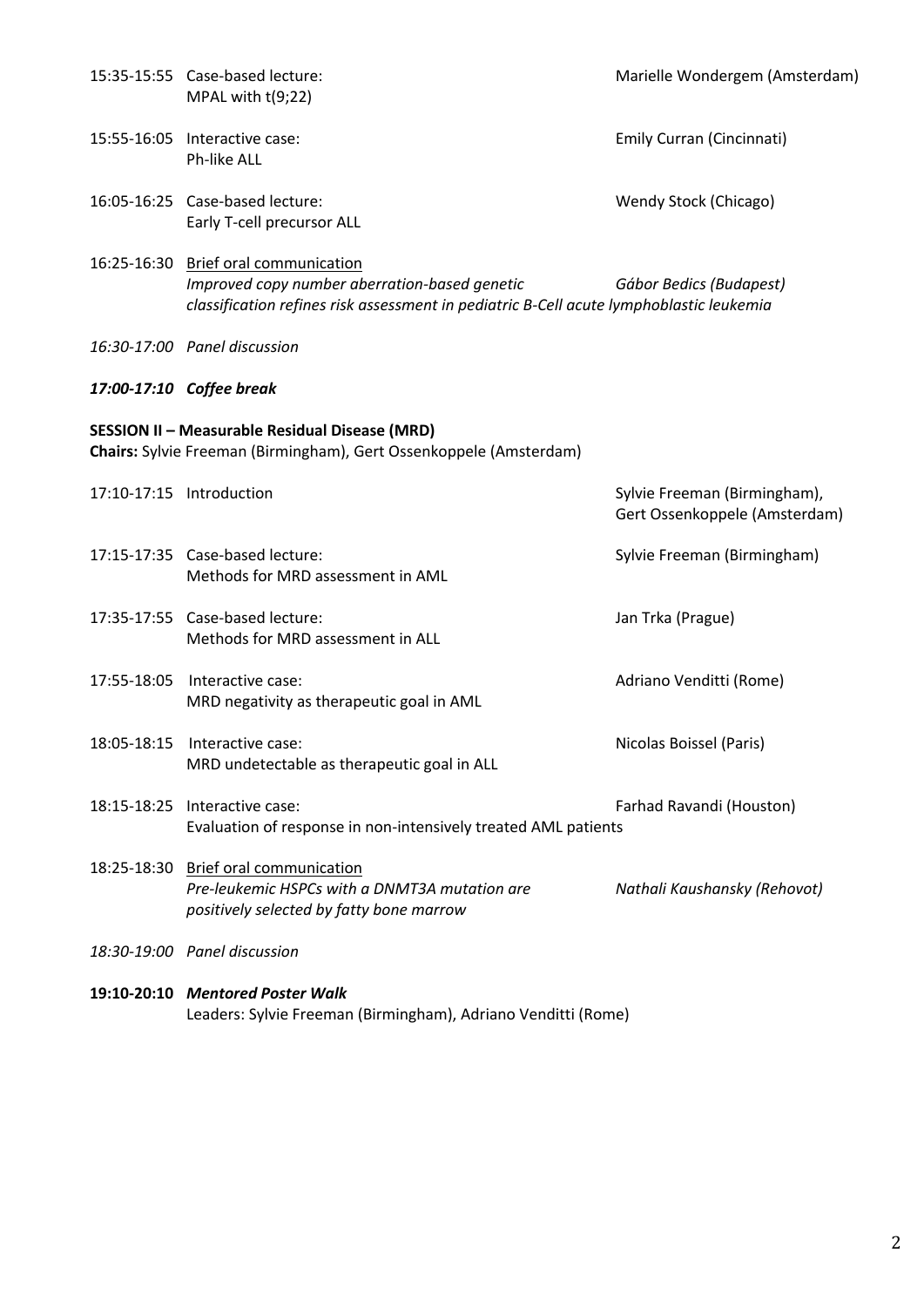## **13:00-14:00 SATELLITE SYMPOSIUM**

**Maintaining Remission in Patients with AML: Challenges and Opportunities Chair:** Gail Roboz (New York) **Speakers:** Uma Borate (Portland), Michael Pfeilstöcker (Vienna)

*This symposium is organised and sponsored by Bristol-Myers Squibb Company*

#### **SESSION III – Leukaemia treatment dilemmas**

**Chairs:** Herve Dombret (Paris), Richard Stone (Boston)

|                           | 14:10-14:15 Introduction                                                                                                      | Herve Dombret (Paris),<br>Richard Stone (Boston) |  |
|---------------------------|-------------------------------------------------------------------------------------------------------------------------------|--------------------------------------------------|--|
|                           | 14:15-14:25 Interactive case:<br>How to decide fitness for intensive AML therapy?                                             | Lionel Adès (Paris)                              |  |
|                           | 14:25-14:45 Case-based Lecture:<br>Non-intensive treatment for AML: To target or not to target?                               | Paresh Vyas (Oxford)                             |  |
|                           | 14:45-15:05 Case-based lecture:<br>Who should receive a RIC transplant?                                                       | Charles Craddock (Birmingham)                    |  |
|                           | 15:05-15:25 Case-based lecture:<br>P53 mutant leukaemia: Is there a good treatment approach?                                  | David Sallman (Tampa)                            |  |
|                           | 15:25-15:35 Interactive case:<br>What is refractory AML and what to do?                                                       | <b>Richard Stone (Boston)</b>                    |  |
|                           | 15:35-15:40 Brief oral communication<br>Prediction of major complications and early death during<br>intensive therapy for AML | Guillermo Ramil (Barcelona)                      |  |
|                           | 15:40-16:10 Panel discussion                                                                                                  |                                                  |  |
|                           | 16:10-16:20 Coffee break                                                                                                      |                                                  |  |
|                           | 16:20-17:15 DEBATE 1 - Intensive chemotherapy for older fit patients<br>Chair: Fahrad Ravandi (Houston)                       |                                                  |  |
| 16:20-16:25 Introduction  |                                                                                                                               | Fahrad Ravandi (Houston)                         |  |
| Audience votes PRO or CON |                                                                                                                               |                                                  |  |
|                           | 16:25-16:40 PRO: The reasons to favour standard intensive<br>chemotherapy                                                     | Christoph Röllig (Dresden)                       |  |
|                           | 16:40-16:55 CON: The reasons to favour venetoclax-azacitidine                                                                 | Courtney DiNardo (Houston)                       |  |
| 16:55-17:15 Discussion    |                                                                                                                               |                                                  |  |
|                           |                                                                                                                               |                                                  |  |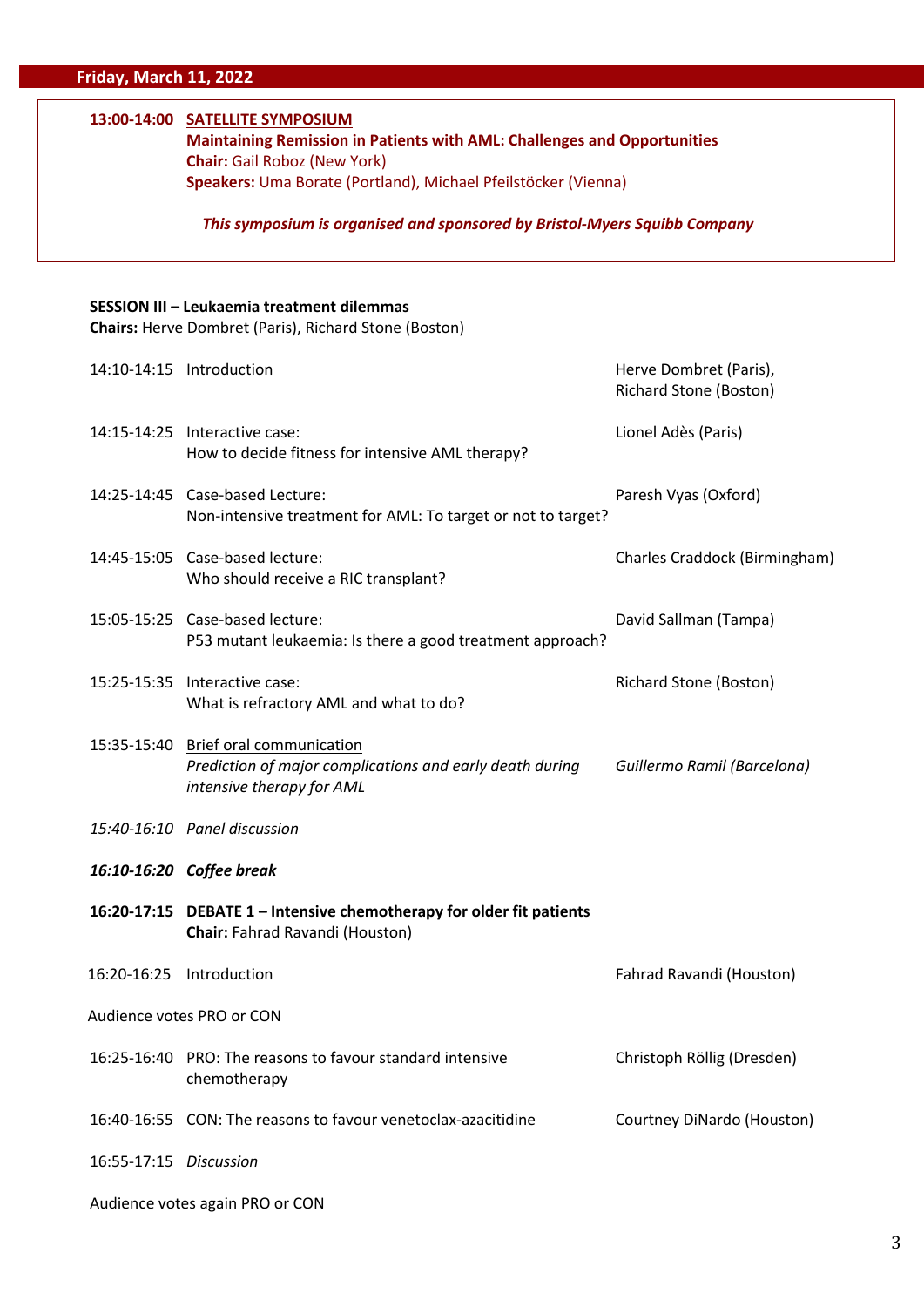#### **17:15-18:10 ROUNDTABLE 1 – MRD level before transplant Chair:** Charles Craddock (Birmingham)

|                        | 17:15-17:20 Introduction                                                                      | Charles Craddock (Birmingham) |
|------------------------|-----------------------------------------------------------------------------------------------|-------------------------------|
|                        | 17:20-17:35 The value of pre-transplant MRD in AML and how to use it? Roland Walter (Seattle) |                               |
|                        | 17:35-17:50 The value of pre-transplant MRD in ALL and how to use it?                         | Sebastian Giebel (Gliwice)    |
| 17:50-18:10 Discussion |                                                                                               |                               |

#### **18:20-19:20 3 Simultaneous Meet the Expert sessions**

- 1. FLT3inhibition and other targeted treatment Jordi Esteve (Barcelona),
- 2. Molecular heterogeneity of AML Lars Bullinger (Berlin),

Richard Stone (Boston)

Elli Papaemmanuil (New York)

3. Less intensive therapy in AML Lionel Adès (Paris),

Gail Roboz (New York)

## **Saturday, March 12, 2022**

## **10:50-11:50 SATELLITE SYMPOSIUM High-risk AML in 2022: what is the go-to strategy? Chair:** Gert Ossenkoppele (Amsterdam) **Speakers:** Lars Bullinger (Berlin), Gert Ossenkoppele (Amsterdam), Thomas Schröder (Essen)

### *This symposium is organised and funded by Jazz Pharmaceuticals*

### **SESSION IV – Leukaemia treatment challenges**

**Chairs :** Gail Roboz (New York), Gert Ossenkoppele (Amsterdam)

| 12:00-12:05 Introduction                                                                     | Gail Roboz (New York),<br>Gert Ossenkoppele (Amsterdam) |
|----------------------------------------------------------------------------------------------|---------------------------------------------------------|
| 12:05-12:15 Interactive case:<br>The future of menin inhibitors                              | Eunice Wang (Buffalo)                                   |
| 12:15-12:35 Case-based lecture:<br>How to treat FLT3 mutant AML at diagnosis and at relapse? | Alexander Perl (Philadelphia)                           |
| 12:35-12:55 Case-based lecture:<br>Maintenance therapy without transplant                    | Gail Roboz (New York)                                   |
| 12:55-13:15 Case-based lecture:<br>Innovative treatment for relapsed AML                     | Jorge Sierra (Barcelona)                                |
| 13:15-13:25 Interactive case:<br>The future of IDH inhibitors                                | Eytan Stein (New York)                                  |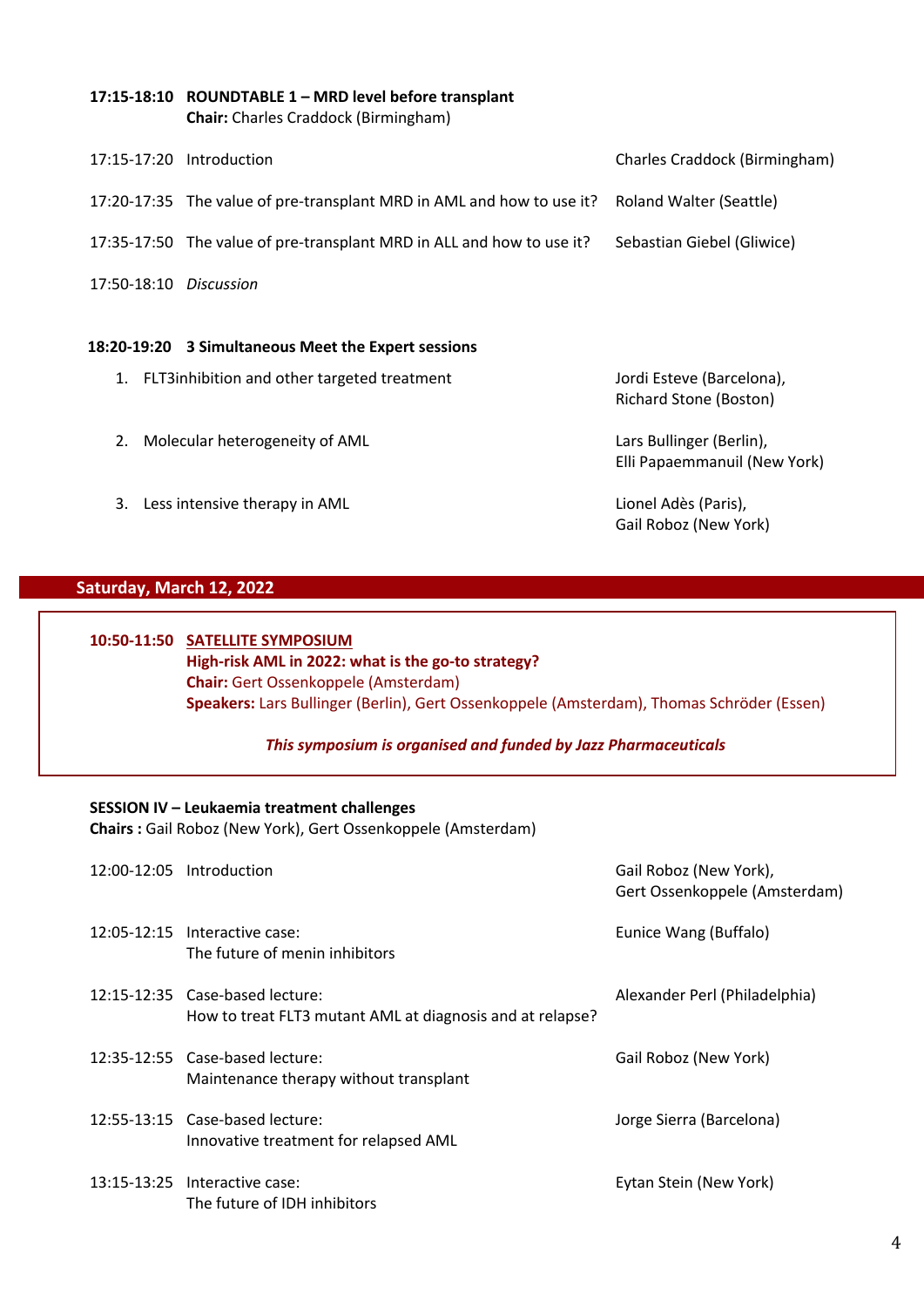#### 13:25-13:30 Brief oral communication

*AGILE: A global, randomized, double-blind, phase 3 study Christian Récher (Toulouse) of Ivosidenib + Azacitidine versus Placebo + Azacitidine in patients with newly diagnosed acute myeloid leukemia with an IDH1 mutation*

*13:30-14:00 Panel discussion* 

#### *14:00-15:25 Lunch*

### **14:15-15:15 SATELLITE SYMPOSIUM Improving Outcomes in Relapsed/Refractory Paediatric and Young Adult ALL Patients with CAR-T Therapy Chair:** Gergely Kriván (Budapest)

**Speakers:** Sara Ghorashian (London), Elad Jacoby (Ramat Gan)

#### *This symposium is organized and funded by Novartis*

|                      |                        | 15:25-16:35 ROUNDTABLE 2 - Ph-positive ALL<br>Chair: Nicola Gökbuget (Frankfurt)          |                              |
|----------------------|------------------------|-------------------------------------------------------------------------------------------|------------------------------|
|                      | 15:25-15:30            | Introduction                                                                              | Nicola Gökbuget (Frankfurt)  |
|                      |                        | 15:30-15:45 Initial treatment for Ph+ ALL chemo free or not                               | Yves Chalandon (Geneva)      |
|                      |                        | 15:45-16:00 Which patients with Ph+ ALL should be transplanted?                           | Sabina Chiaretti (Rome)      |
|                      | 16:00-16:15            | Post-remission and maintenance treatment for<br>non-transplanted patients                 | Nicholas Short (Houston)     |
|                      | 16:15-16:35 Discussion |                                                                                           |                              |
|                      |                        | 16:35-17:30 DEBATE 2 - CAR T-cell for ALL patients<br><b>Chair: Hervé Dombret (Paris)</b> |                              |
|                      |                        | 16:35-16:40 Introduction                                                                  | Hervé Dombret (Paris)        |
| Audience votes       |                        |                                                                                           |                              |
|                      |                        | 16:40-16:55 CAR T-cell is a curative ALL therapy                                          | Shannon Maude (Philadelphia) |
|                      |                        | 16:55-17:10 CAR T-cell as a bridge to transplant                                          | Claire Roddie (London)       |
|                      | 17:10-17:30 Discussion |                                                                                           |                              |
| Audience votes again |                        |                                                                                           |                              |
|                      |                        | 17:30-17:40 Coffee break                                                                  |                              |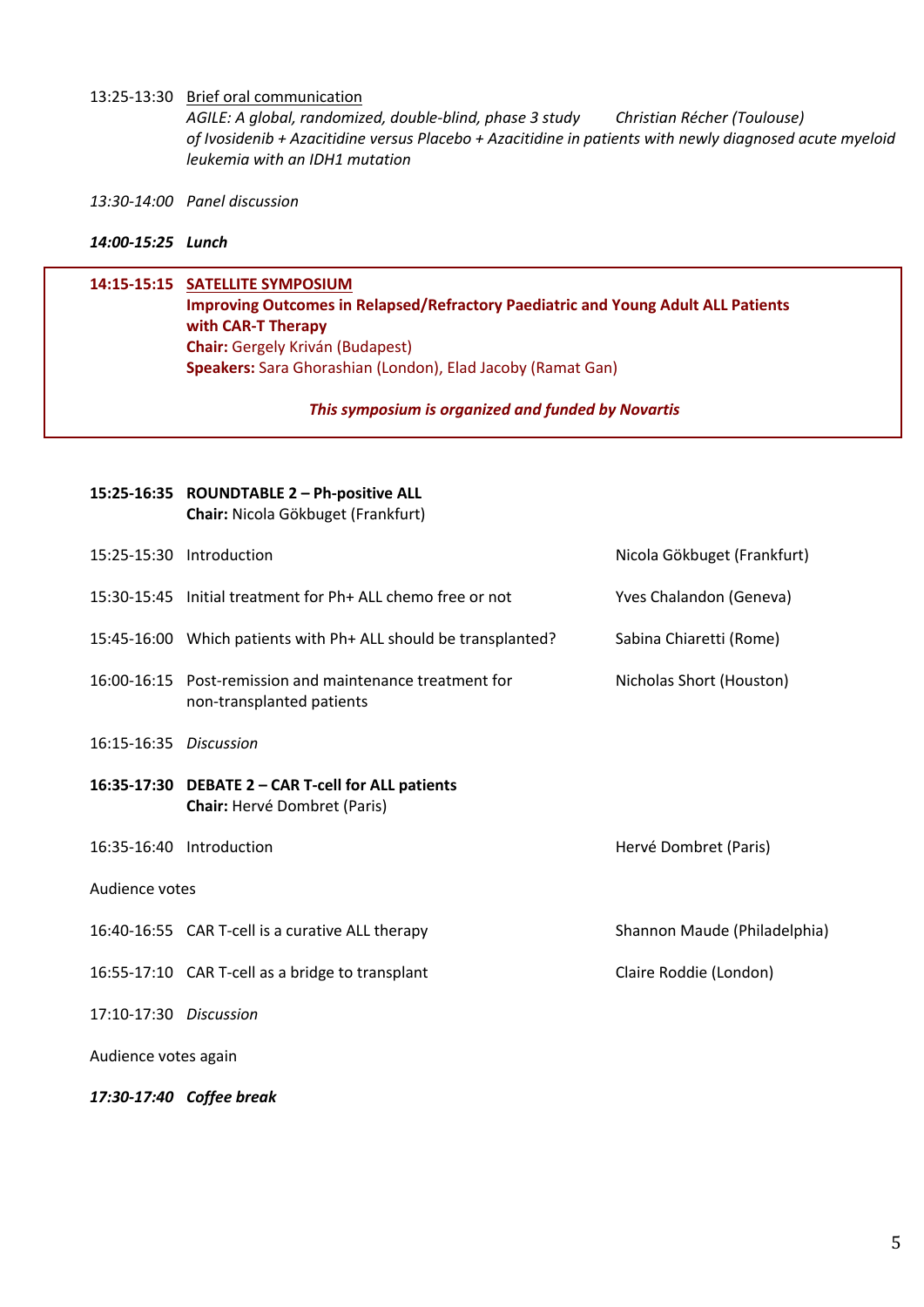#### **SESSION V- Immune therapies to treat leukaemia patients**

**Chairs:** John DiPersio (Saint-Louis), Adriano Venditti (Rome)

| 17:40-17:45 Introduction |                                                                                                                                                                                                                                                                                                                                       | John Dipersio (Saint-Louis),<br>Adriano Venditti (Rome) |
|--------------------------|---------------------------------------------------------------------------------------------------------------------------------------------------------------------------------------------------------------------------------------------------------------------------------------------------------------------------------------|---------------------------------------------------------|
|                          | 17:45-17:55 Interactive case:<br>Severe complications of immune therapies                                                                                                                                                                                                                                                             | Hermann Einsele (Würzburg)                              |
|                          | 17:55-18:15 Case-based lecture:<br>Inotuzumab versus blinatumomab in R/R ALL patients                                                                                                                                                                                                                                                 | Nicola Gökbuget (Frankfurt)                             |
|                          | 18:15-18:35 Case-based lecture:<br>New developments in CAR-T and NK cell therapy                                                                                                                                                                                                                                                      | Fabio Ciceri (Milan)                                    |
|                          | 18:35-18:55 Case-based lecture:<br>Antibody-based therapies for AML patients                                                                                                                                                                                                                                                          | John DiPersio (Saint-Louis)                             |
|                          | 18:55-19:05 Interactive case:<br>Combining checkpoints inhibitors                                                                                                                                                                                                                                                                     | Patrick A. Brown (Baltimore)                            |
|                          | 19:05-19:10 Brief oral communication<br>Efficacy and safety of Sabatolimab (MBG453) in<br>Andrew M. Brunner (Boston)<br>combination with hypomethylating agents (HMAs) in patients (Pts) with very high/high-risk<br>Myelodysplastic Syndrome (vHR/HR-MDS) and Acute Myeloid Leukaemia (AML): Final Analysis from a<br>Phase Ib Study |                                                         |
|                          | 19:10-19:40 Panel discussion                                                                                                                                                                                                                                                                                                          |                                                         |
|                          | 19:50-20:50 3 Simultaneous Meet the Expert Sessions                                                                                                                                                                                                                                                                                   |                                                         |

| 1. Use of asparaginase in adults with ALL            | Nicola Gökbuget (Frankfurt),<br>Josep Ribera (Barcelona)      |
|------------------------------------------------------|---------------------------------------------------------------|
| 2. Treatment of adolescent and young adults with ALL | Rob Pieters (Utrecht)<br>Wendy Stock (Chicago)                |
| 3. Treatment of relapsed AML                         | Charles Craddock (Birmingham),<br>Christian Récher (Toulouse) |

### **Sunday, March 13, 2022**

## **09:15-10:15 SATELLITE SYMPOSIUM MRD monitoring in ALL Patients: Recent Developments and Real-World Experience Speakers:** Lori Muffly (Stanford), Bijal Shah (Tampa)

### *This symposium is organised and funded by Adaptive Biotechnologies*

*10:15-10:25 Coffee break*